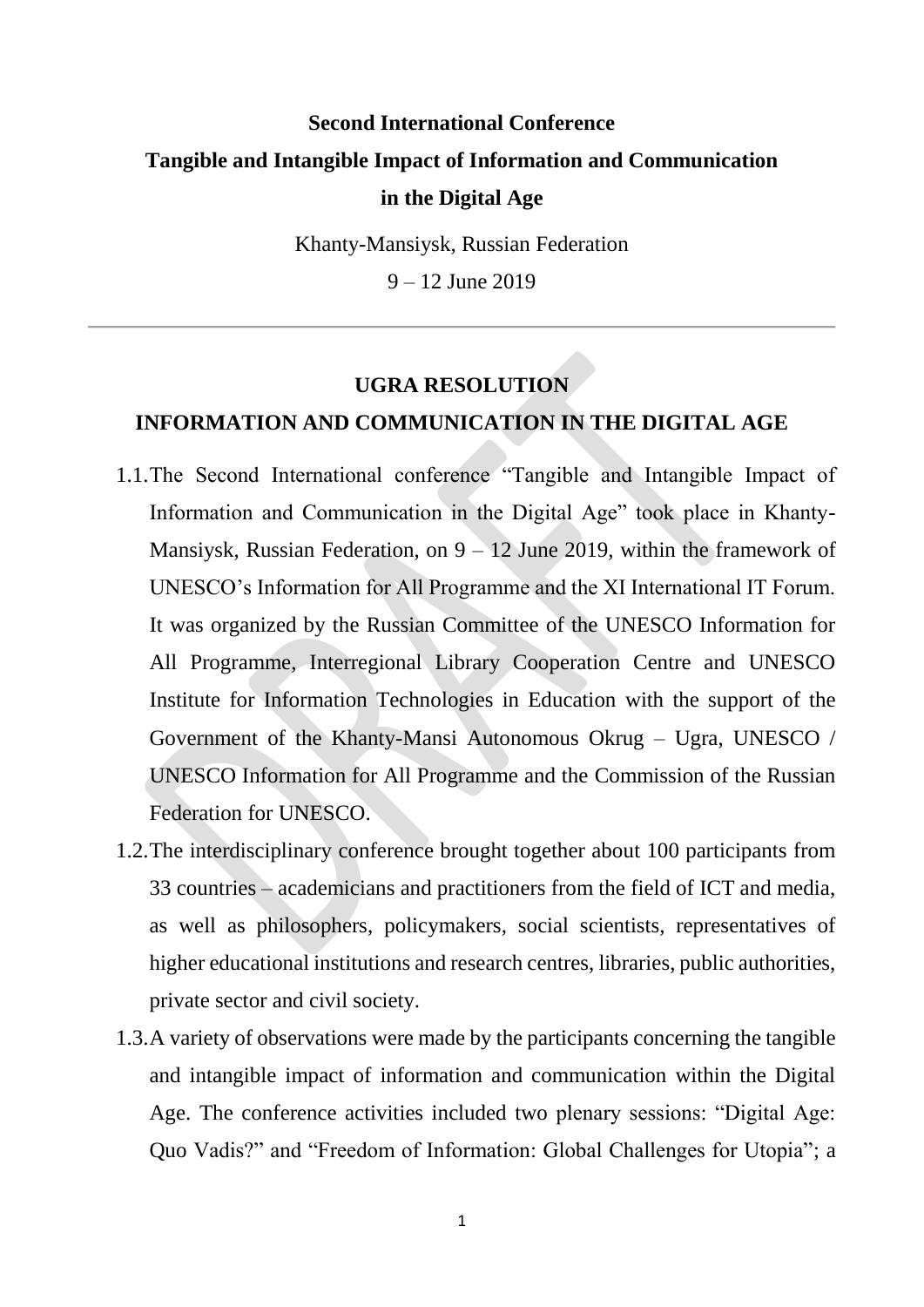themed discussion "Malicious Use of Artificial Intelligence and International Psychological Security"; and two sections: "Media and Information Literacy and Ethics" and "Technologies and Linguistic Diversity". A special seminar "Preservation of Cultural and Scientific Heritage in the Digital Age" was organized as a satellite event.

1.4.The conference considered the shifts in how we perceive and experience the variety of benefits and threats brought to the fore by artificial intelligence (AI), big data, Internet of Things, blockchain, etc., and how society is being challenged in terms of their impact on our lives, decisions and actions. On a macro-level, geopolitical and international psychological security implications of AI, digital intermediaries, social media and e-government platforms were discussed.

## **The Conference emphasized the following:**

- 2.1. Current and emerging technologies raise relevant and urgent issues that lead to the need for a transdisciplinary approach in monitoring the impact of technology on societies and critical considerations from different disciplines: science and technology, education, philosophy, culture and linguistic studies.
- 2.2. The transformative power of technologies is increasing rapidly, but society is failing to keep up. Therefore, a stocktaking of recent developments and a predictive modeling of the societal effects of Industry 4.0 and already emerging Industry 5.0 technologies is imperative.
- 2.3. The emergence of powerful digital platforms of both American and Chinese origin is significantly affecting the ICT landscape. These platforms have come to dominate the global market and have extraordinary data strength and incomparable reach in terms of analytics. This poses significant risks not only to ICT ecosystems but also to digital innovation.
- 2.4. The current situation has huge societal implications. The reshaping of information and communication environment creates threats such as the loss of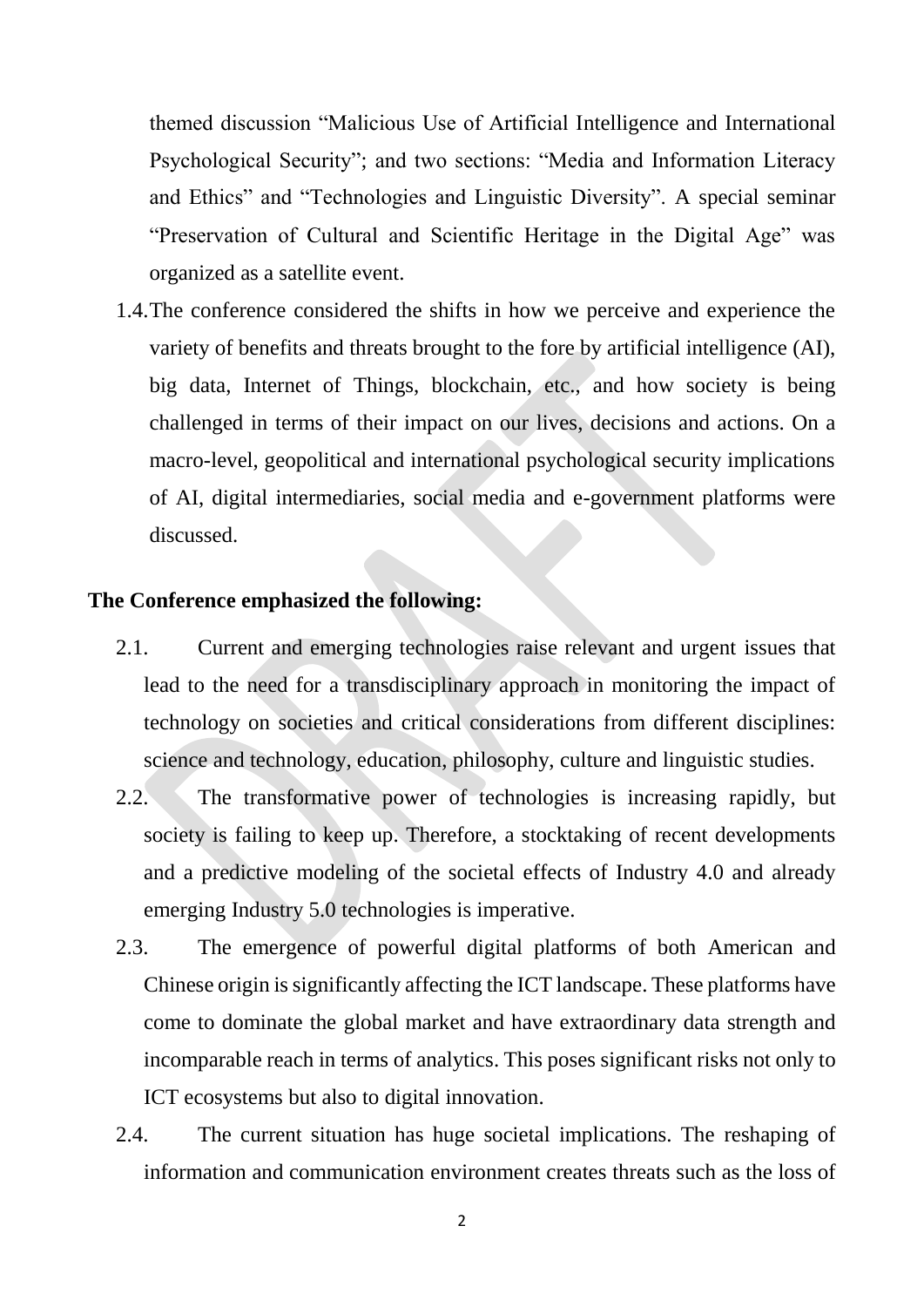privacy, loss of people's agency and autonomy. Moreover, the collection and use of data in uncontrolled ways could lead to profiling or exclusion, thus fostering another digital divide.

- 2.5. Malicious use of artificial intelligence deserves special attention due to its possible global catastrophic effects, while keeping to a realistic vision what AI is, and is capable of, at its present level of evolution. Deep fakes, "fake people", artificial emotional intelligence, sentiment analysis, predictive analytics, etc. falling into the wrong hands, can have serious destabilizing effects on the social and political development of countries as well as the system of international relations, including international psychological security.
- 2.6. Automated systems should be operating in consideration of the principles of humanity, sustainable development as well as environmental protection. The use of technology can add value to society and contribute to the attainment of the Sustainable Development Goals (SDGs) provided it is implemented and maintained responsibly.
- 2.7. While addressing the development of Industry 4.0 and Industry 5.0 technologies, it is important to deal with ethical issues related to trust, transparency, safety, accountability, assurance, liability, security, gender and other biases and potential malicious uses.
- 2.8. The current vocational education system fails to provide training for specialists to develop both technical competencies and a high level of knowledge in the humanities. Such cross-disciplinary (universal) education is required so that the development of innovative technologies is accompanied by a comprehensive analysis of the social consequences of their implementation.
- 2.9. The UN 2030 Agenda and priorities of the UNESCO Intergovernmental Information for All Programme, based on the ROAM principles and SDG indicators should be mechanisms to enable inter- and transdisciplinary dialogue for policy development including on social responsibility, justice, universal access to information and education.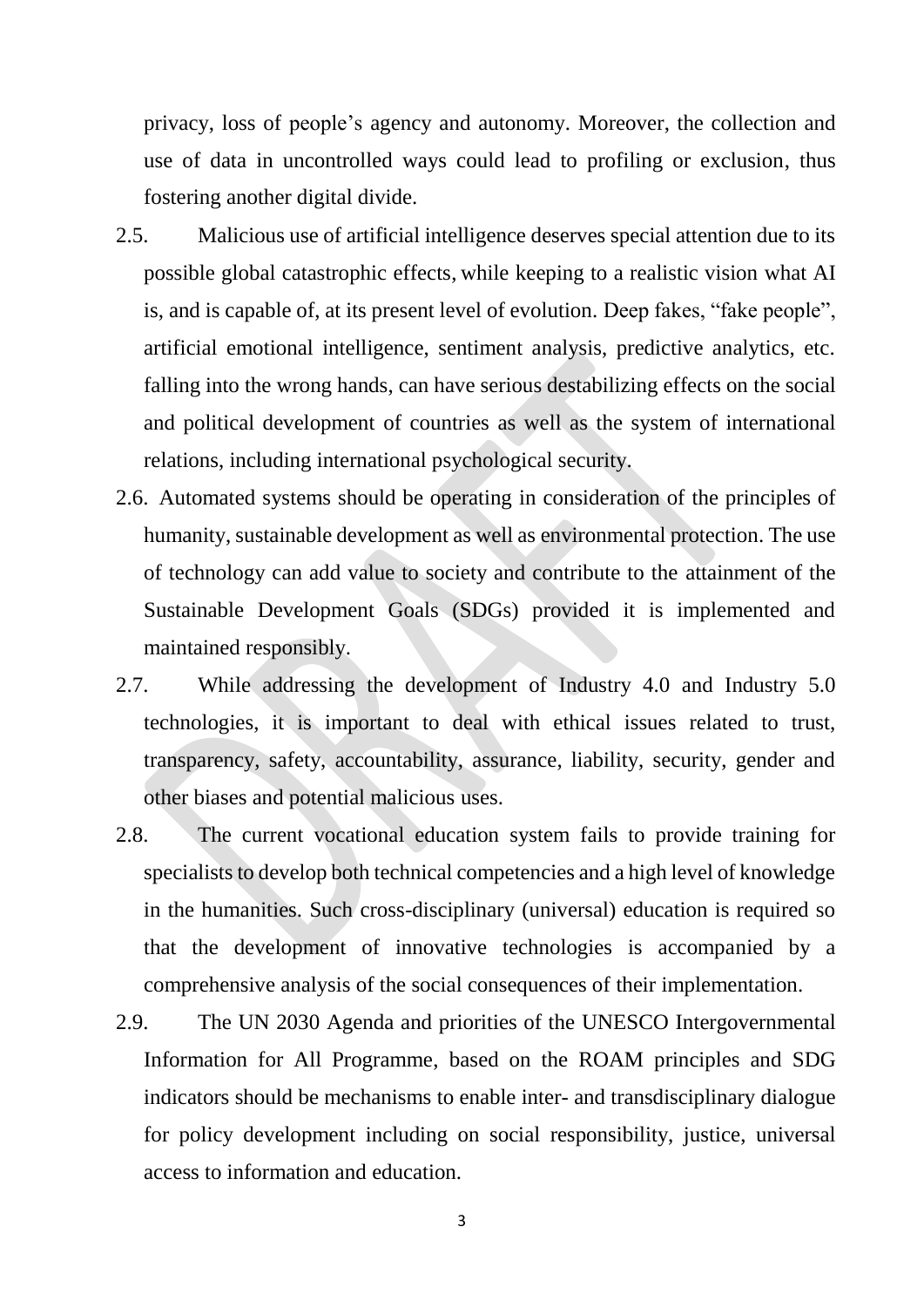**Proceeding from the above and referring to the provisions of the Ugra Declaration on Information and Communication in the Digital Age (the final document of the 2018 International conference "Tangible and Intangible Impact of Information and Communication in the Digital Age"), the Conference urges national governments, UN agencies (particularly UNESCO), and other relevant international, regional and national stakeholders to:**

- I. Complement public and private investments in AI and Industry 4.0 technologies by funding probing and comprehensive research on the societal impact of technologies in order to grasp their potential detrimental effects and ensure their beneficial use. This includes trans-disciplinary issues in robotics, computer science, economics, law, ethics, labor, psychology and social studies.
- II. Undertake research into regulation models that monitor and evaluate digital intermediaries in order to secure the public interest in the following problem areas:
	- ensuring that people can control their own data in responsible, secure and transparent ways;
	- securing transparency and accountability in the operation of digital platforms;
	- taking steps to reduce tax evasion by digital corporations;
	- preventing the proliferation of psychological warfare pursuing "cognitive hacking" on people's cultural and social identities.
- III. Determine, analyze, evaluate and clarify malicious use of artificial intelligence threats to international psychological security in order to make it possible to formulate concrete recommendations in this area. The establishing of an international network of research centers for a better understanding and counteraction to these threats is also desirable.
- IV. Promote consideration of information ethics across all disciplines, both theoretical and practical, and encourage bottom-up and top-down dialogue on